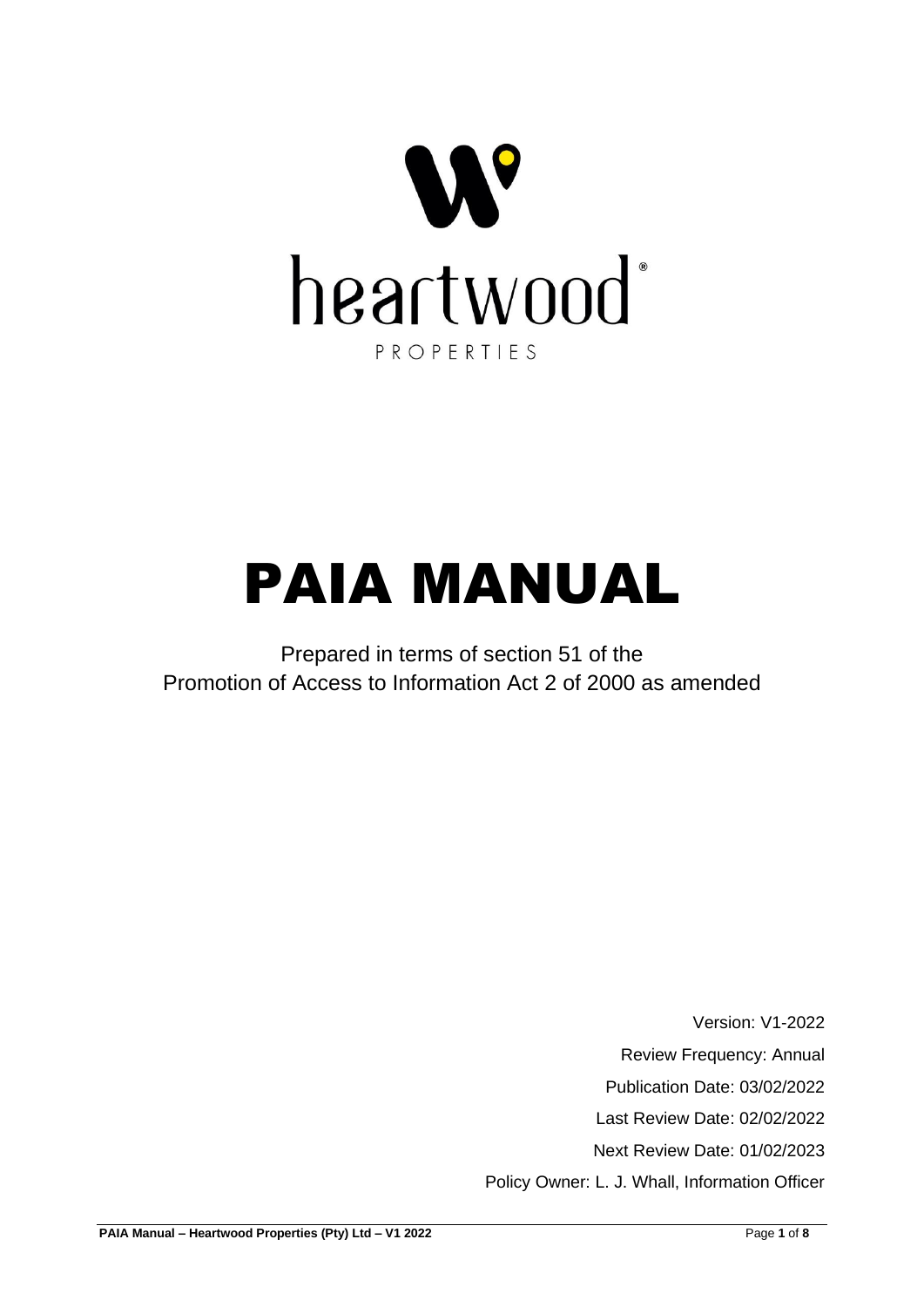#### **CONTENTS**

| 1.  |                                                                               |
|-----|-------------------------------------------------------------------------------|
| 2.  |                                                                               |
| 3.  |                                                                               |
| 4.  |                                                                               |
| 5.  |                                                                               |
| 6.  |                                                                               |
| 7.  |                                                                               |
| 7.1 |                                                                               |
| 7.2 |                                                                               |
| 7.3 |                                                                               |
| 7.4 |                                                                               |
| 7.5 |                                                                               |
| 8.  |                                                                               |
| 8.1 |                                                                               |
| 8.2 |                                                                               |
| 9.  |                                                                               |
| 9.1 |                                                                               |
| 9.2 | The Guide explains how to exercise the rights contemplated in PAIA and POPIA7 |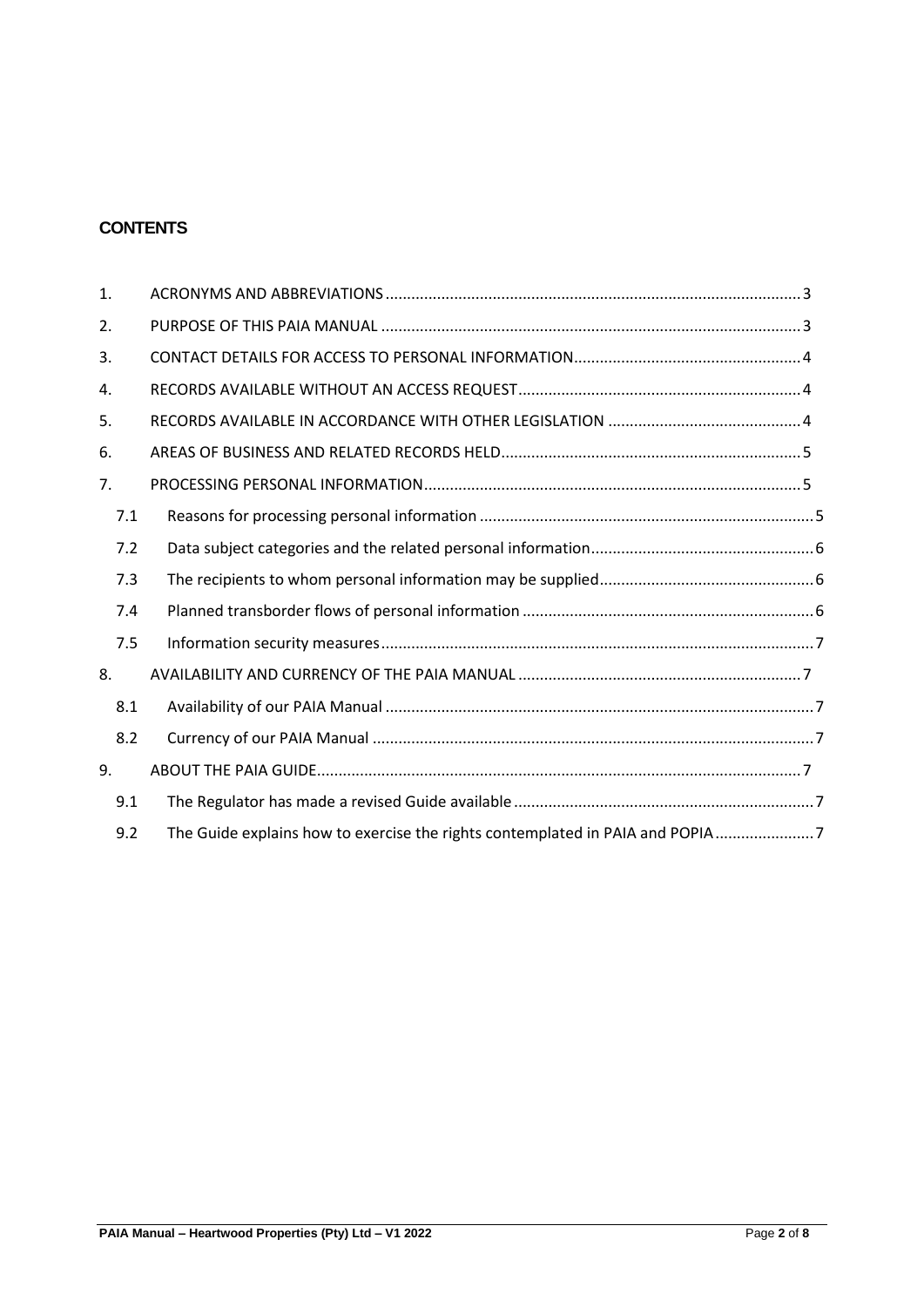## <span id="page-2-0"></span>**1. ACRONYMS AND ABBREVIATIONS**

- 1.1 **CEO** Chief Executive Officer
- 1.2 **DIO** Deputy Information Officer
- 1.3 **IO** Information Officer
- 1.4 **Minister** Minister of Justice and Correctional Services
- 1.5 **PAIA** Promotion of Access to Information Act No.2 of 2000, as amended
- 1.6 **POPIA** Protection of Personal Information Act No.4 of 2013
- 1.7 **Regulator** Information Regulator

#### <span id="page-2-1"></span>**2. PURPOSE OF THIS PAIA MANUAL**

Our PAIA Manual enables Heartwood Properties clients and any interested parties to:

- 2.1 Understand how we categorise and process the personal records in our possession;
- 2.2 Understand how we categorise data subjects;
- 2.3 Understand to whom records may be supplied;
- 2.4 Know which records are available without having to submit a formal PAIA request;
- 2.5 Understand how to request access to records;
- 2.6 Know if we intend to process personal data outside South Africa, and to whom;
- 2.7 Know that we have adequate security measures to ensure the confidentiality, integrity and availability of the personal records we hold;
- 2.8 Know how to access the Regulator's Guide on how to use the PAIA legislation.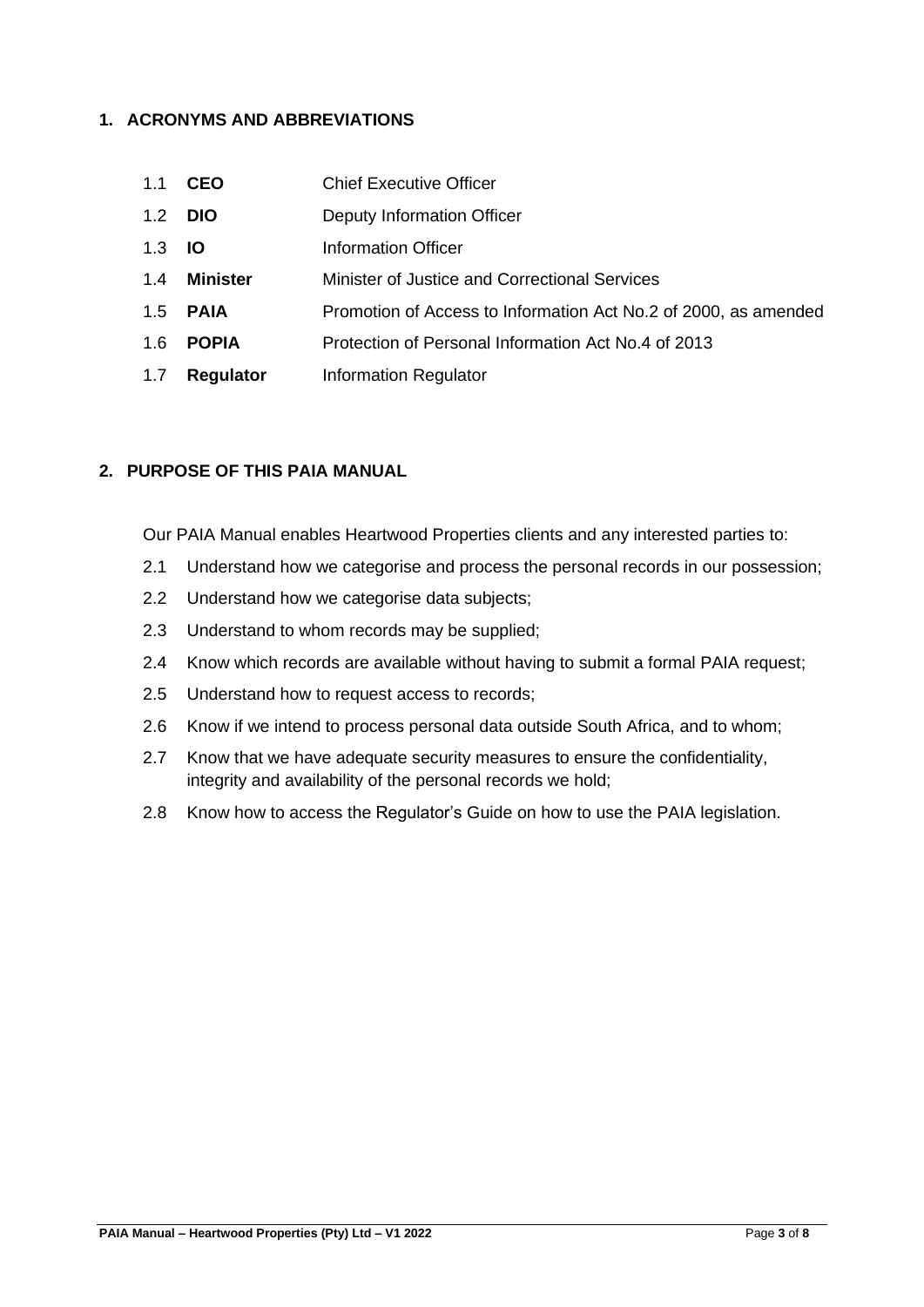## <span id="page-3-0"></span>**3. CONTACT DETAILS FOR ACCESS TO PERSONAL INFORMATION**

## 3.1. **Information Officer (IO)**

| Name:  | Lawrence John Whall      |
|--------|--------------------------|
| Tel:   | 021 035 1744             |
| Email: | john@heartwoodprop.co.za |

#### 3.2. **Deputy Information Officer (DIO)**

| Name:  | Koba Dumas               |
|--------|--------------------------|
| Tel:   | 021 035 1744             |
| Email: | koba@heartwoodprop.co.za |

#### 3.3. **Head Office**

| Tel:     | 021 035 1744                            |
|----------|-----------------------------------------|
| Email:   | john@heartwoodprop.co.za                |
| Website: | www.heartwoodproperties.co.za           |
|          | Physical address: Unit 8 Tonquani House |
|          | 6 Gardner Williams Avenue               |
|          | Paardevlei, Somerset West, 7130         |

#### <span id="page-3-1"></span>**4. RECORDS AVAILABLE WITHOUT AN ACCESS REQUEST**

| Applicable Legislation   Records Available |                                     | On website   On request |  |
|--------------------------------------------|-------------------------------------|-------------------------|--|
| <b>PAIA</b>                                | <b>PAIA Manual</b>                  |                         |  |
| <b>POPIA</b>                               | <b>Privacy Policy</b>               |                         |  |
| <b>POPIA</b>                               | Information Officer contact details |                         |  |

#### <span id="page-3-2"></span>**5. RECORDS AVAILABLE IN ACCORDANCE WITH OTHER LEGISLATION**

| <b>Applicable Legislation</b>                | <b>Records Available</b>                          | On website | On request |
|----------------------------------------------|---------------------------------------------------|------------|------------|
| Companies Act 71 of 2008                     | Memorandum of Incorporation                       |            |            |
| Cape Town Stock<br>Exchange (previously 4AX) | <b>Annual Financial Statements</b>                |            |            |
| Cape Town Stock<br>Exchange (previously 4AX) | <b>Annual Report Supplementary</b><br>Information |            |            |
| Cape Town Stock<br>Exchange (previously 4AX) | Director and shareholder<br>profiles              |            |            |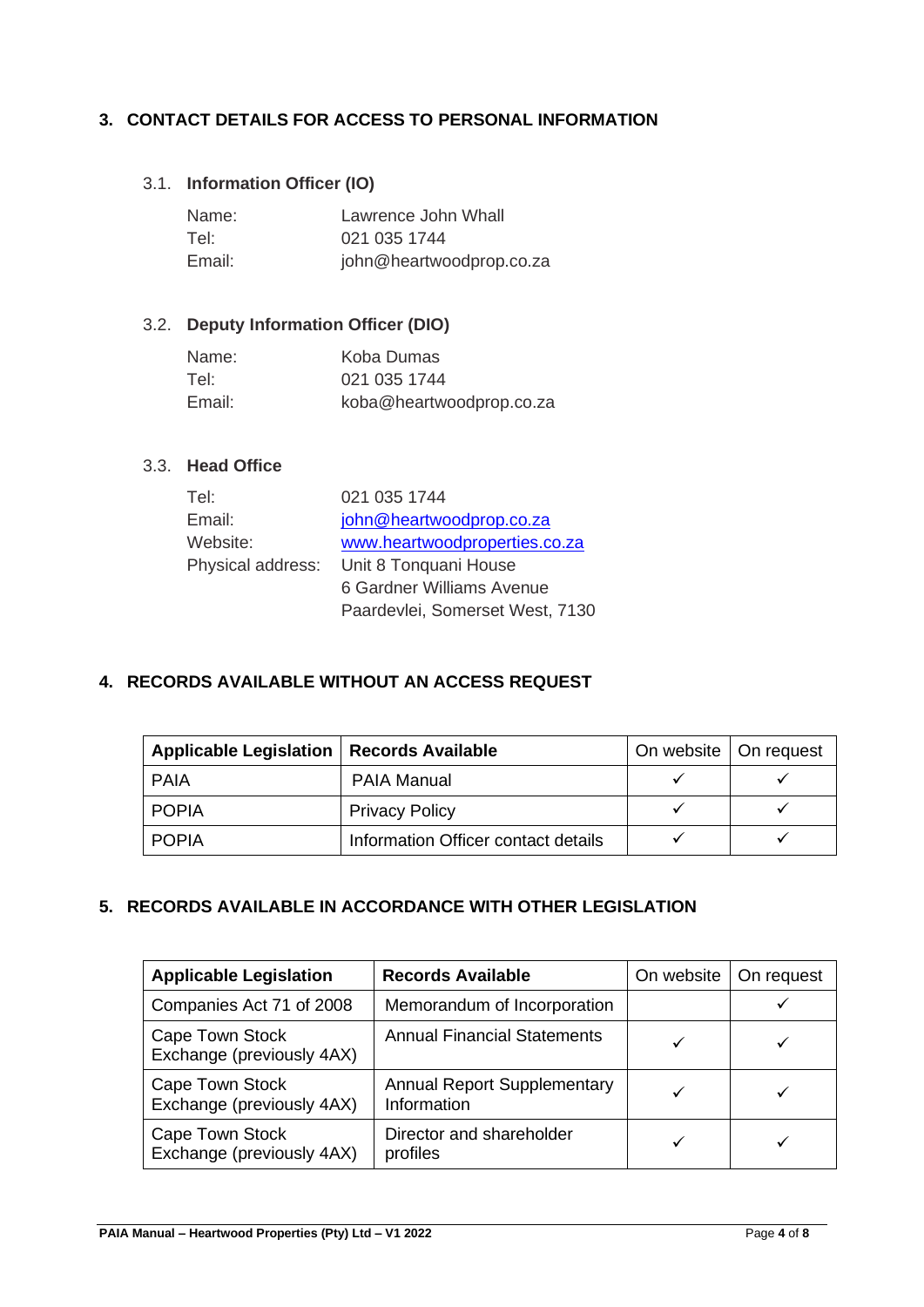## <span id="page-4-0"></span>**6. AREAS OF BUSINESS AND RELATED RECORDS HELD**

| <b>Area of Business</b> | Records held                                                                                                                     |  |
|-------------------------|----------------------------------------------------------------------------------------------------------------------------------|--|
| Management              | <b>Strategic Plans and Business Proposals</b><br>$\overline{\phantom{a}}$<br>Annual Reports, Reviews and Plans<br>$\blacksquare$ |  |
|                         |                                                                                                                                  |  |
| Finance                 | Accounting records<br>$\overline{\phantom{a}}$                                                                                   |  |
|                         | Asset registers<br>$\overline{\phantom{a}}$                                                                                      |  |
|                         | <b>Annual Financial Statements</b><br>$\blacksquare$                                                                             |  |
|                         | Annual Report Supplementary Information<br>$\overline{\phantom{a}}$                                                              |  |
|                         | Banking details of directors, service providers, clients<br>$\overline{\phantom{a}}$                                             |  |
|                         | Invoices                                                                                                                         |  |
|                         | Tax returns and records                                                                                                          |  |
|                         | UIF<br>$\blacksquare$                                                                                                            |  |
| <b>Human Resources</b>  | HR policies and procedures<br>$\blacksquare$                                                                                     |  |
|                         | Director and shareholder contracts and personal records<br>$\overline{\phantom{a}}$                                              |  |
| <b>Core Business</b>    | Property development agreements and related info<br>$\overline{\phantom{a}}$                                                     |  |
|                         | Property lease and sale agreements and related info<br>$\blacksquare$                                                            |  |
|                         | Service provider agreements and contact details<br>$\overline{\phantom{a}}$                                                      |  |
| Marketing               | Mailing list (email addresses, telephone numbers, related<br>$\overline{\phantom{a}}$                                            |  |
|                         | company names)                                                                                                                   |  |
|                         | <b>Marketing materials</b>                                                                                                       |  |

## <span id="page-4-1"></span>**7. PROCESSING PERSONAL INFORMATION**

## <span id="page-4-2"></span>**7.1 Reasons for processing personal information**

We process personal information in the course of our core business, such as development deals, office and warehouse tenant leases, commercial and industrial property sales. This includes parties such as stakeholders, development teams, building and infrastructure contractors, business service providers, property brokers and the estate agencies they are employed by.

Personal information is also processed and shared in the course of managing the business, such as appointing and remunerating directors, contractors and service providers, generating reports and documents in order to comply with legislation, maintaining a compliant, secure and efficient infrastructure such as offices and the communication and storage of information.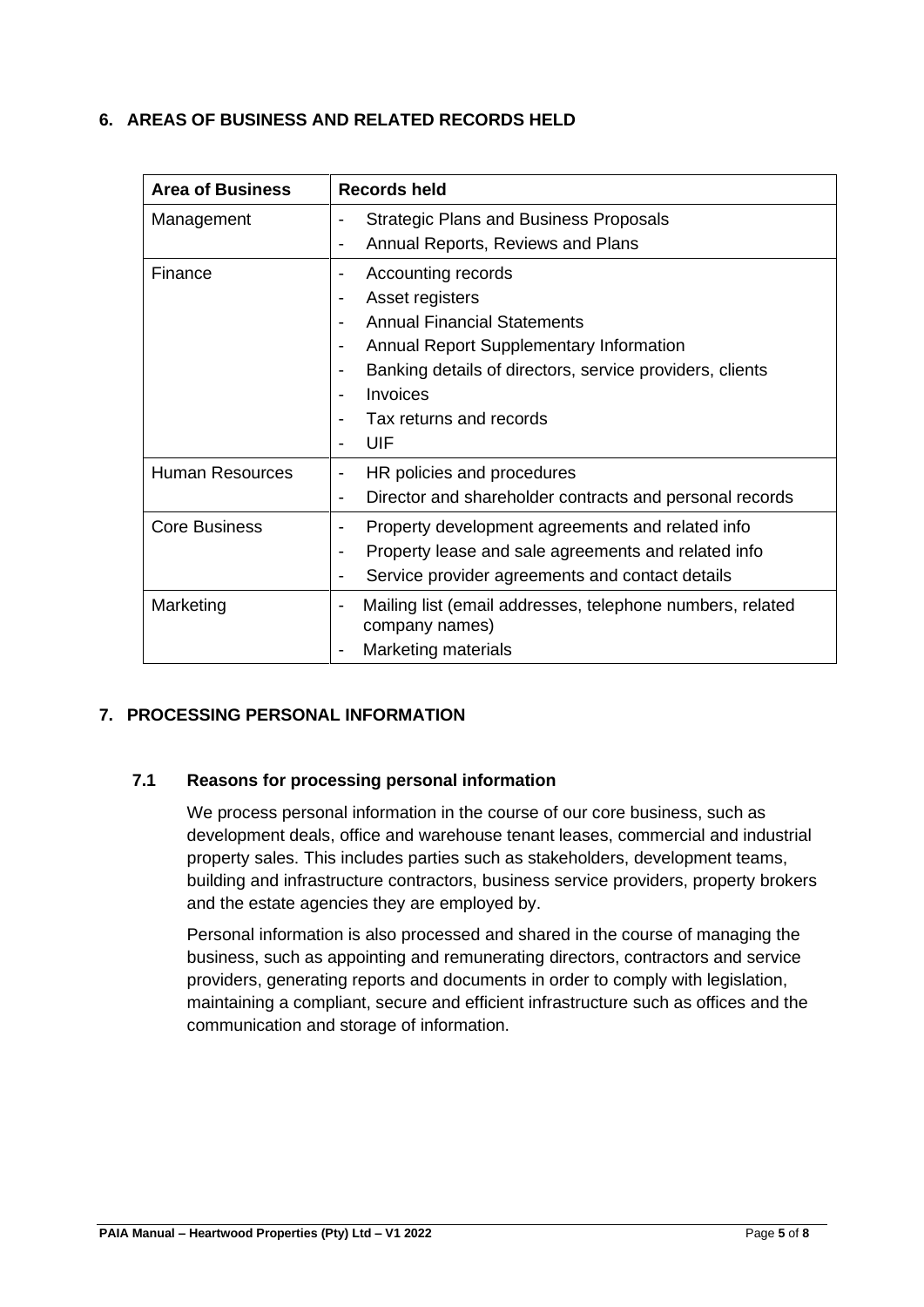## <span id="page-5-0"></span>**7.2 Data subject categories and the related personal information**

The following table lists the categories of data subjects in respect of whom we process personal information, and describes the type of information related to each category the nature of which is defined by our purpose and requirements in effectively conducting our core business in compliance with all the legislation that governs us.

| Category                 | Personal Information that may be processed                                                                           |
|--------------------------|----------------------------------------------------------------------------------------------------------------------|
| Clients and associates   | Names, addresses, registration and/or identity<br>numbers, credit status, employment status, bank<br>account details |
| <b>Service Providers</b> | Names, addresses, registration and/or identity<br>numbers, trade secrets, bank account details                       |
| <b>Directors</b>         | Names, addresses, identity numbers, qualifications,<br>demographics, bank account details                            |

#### <span id="page-5-1"></span>**7.3 The recipients to whom personal information may be supplied**

The following table lists the people or bodies to whom Heartwood Properties may disseminate personal information in the course of business. Any information that may be deemed confidential to our directors, clients, associates and service providers will not be shared without their prior permission.

| <b>Personal Information</b>                                                | Recipients to whom the PI may be supplied                                                                                 |
|----------------------------------------------------------------------------|---------------------------------------------------------------------------------------------------------------------------|
| ID numbers and names,<br>for criminal checks                               | <b>South African Police Services</b>                                                                                      |
| Qualifications, for<br>qualification verifications                         | South African Qualifications Authority                                                                                    |
| ID numbers and names,<br>banking details for credit<br>status verification | <b>Credit Bureaus</b><br>Registered estate agents, who would then provide<br>these details to their chosen Credit Bureaus |

#### <span id="page-5-2"></span>**7.4 Planned transborder flows of personal information**

Heartwood Properties has no planned transborder flows of personal information. All information is stored and/or backed up on a cloud file server that is based in Cape Town, South Africa.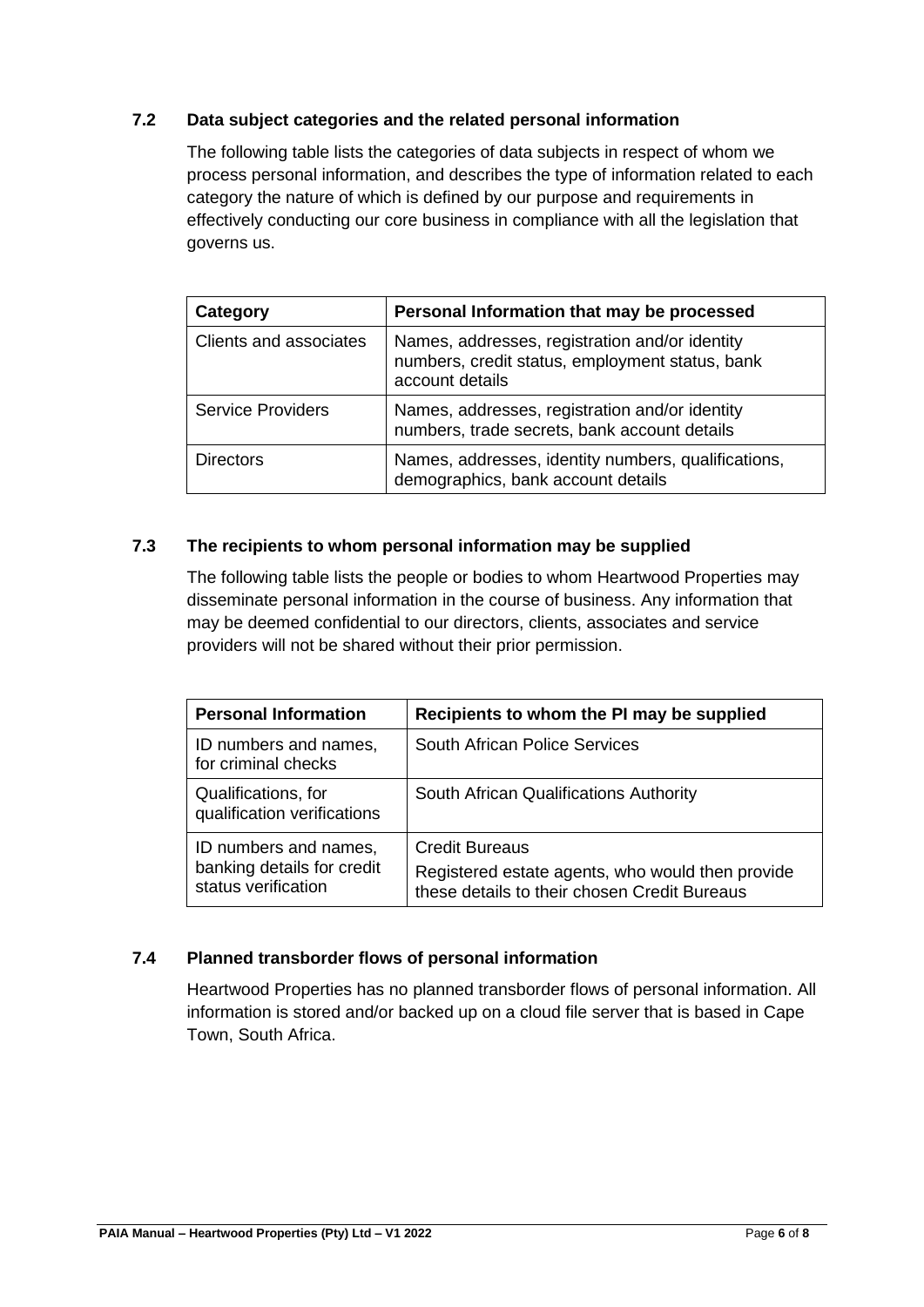## <span id="page-6-0"></span>**7.5 Information security measures**

Heartwood Properties ensures the confidentiality and integrity of the personal information records held by the use of a secure and encrypted file server, anti-virus and anti-malware solutions. We have contracts with our service providers to ensure that they comply with and maintain the security and confidentiality standards as set out in our Data Protection Policy.

## <span id="page-6-1"></span>**8. AVAILABILITY AND CURRENCY OF THE PAIA MANUAL**

- <span id="page-6-2"></span>8.1 Availability of our PAIA Manual:
	- 8.1.1 For viewing or download on our website [www.heartwoodproperties.co.za](http://www.heartwoodproperties.co.za/)
	- 8.1.2 For viewing at the Heartwood Properties head office during business hours
	- 8.1.3 A copy will be provided on request to any verifiable person upon payment of the prescribed fee noted in Annexure B of the Regulations.
	- 8.1.4 A copy will be provided on request to the Information Regulator.
- <span id="page-6-3"></span>8.2 Currency of our PAIA Manual:
	- 8.2.1 The manual is kept updated by the Information Officer appointed at Heartwood Properties.

## <span id="page-6-5"></span><span id="page-6-4"></span>**9. ABOUT THE PAIA GUIDE**

- 9.1 The Regulator has, in terms of section 10(1) of PAIA, made a revised Guide available
- <span id="page-6-6"></span>9.2 The Guide is available in braille and in each of the official languages, and explains how to exercise the rights contemplated in PAIA and POPIA, including:
	- 9.2.1 The objectives of PAIA and POPIA;
	- 9.2.2 The addresses and contact details of the Information Officer of every public body, and the Deputy Information Officer(s) of every public and private body designated in terms of section 17(1) of PAIA<sup>1</sup> and section 56 of POPIA<sup>2</sup>;

<sup>1</sup> Section 17(1) of PAIA- *For the purposes of PAIA, each public body must, subject to legislation governing the employment of personnel of the public body concerned, designate such number of persons as deputy information officers as are necessary to render the public body as accessible as reasonably possible for requesters of its records.*

*<sup>2</sup> Section 56(a) of POPIA- Each public and private body must make provision, in the manner prescribed in section 17 of the Promotion of Access to Information Act, with the necessary changes, for the designation of such a number of persons, if any, as deputy information officers as is necessary to perform the duties and responsibilities as set out in section 55(1) of POPIA.*